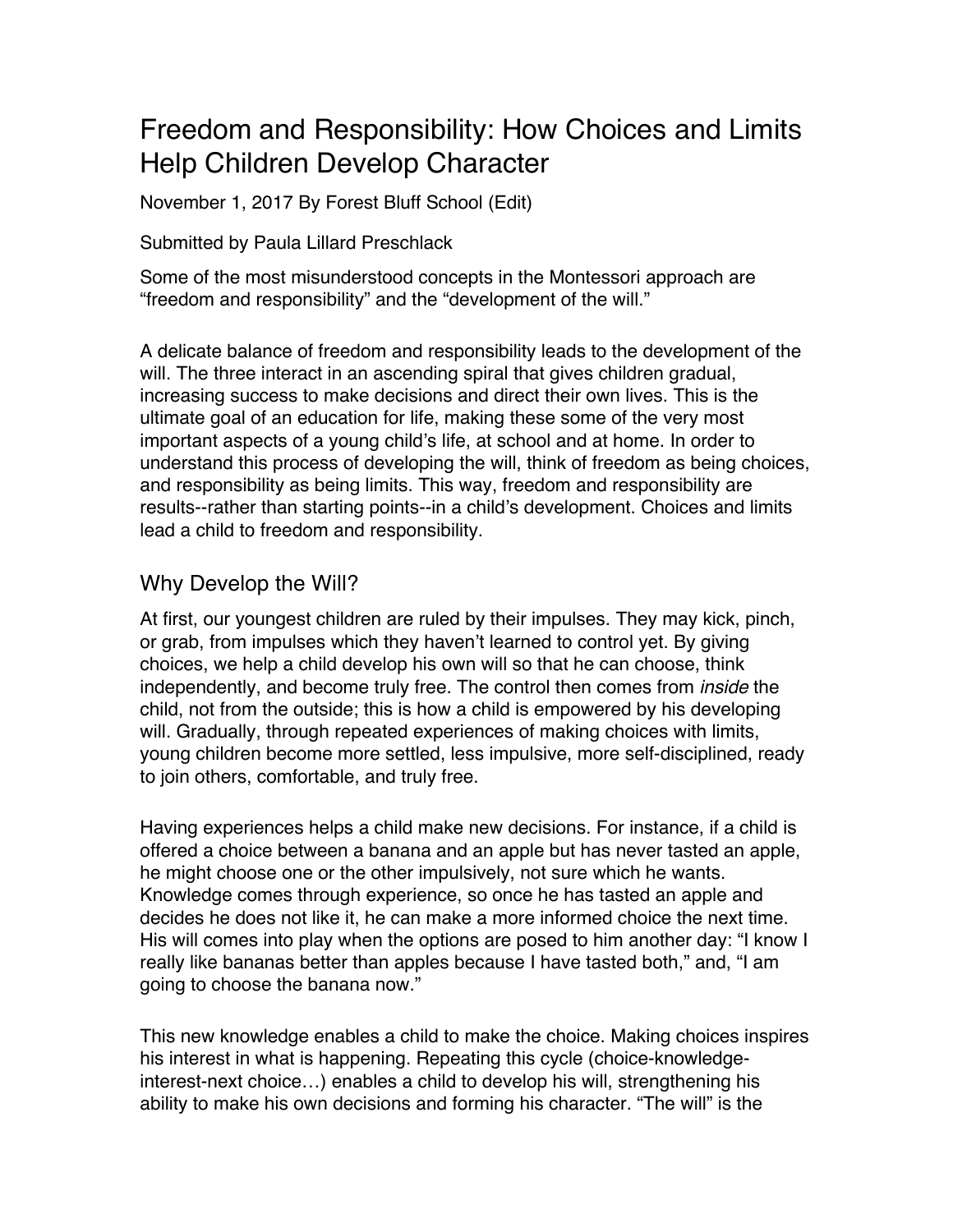ability to pause and choose, based on thought. When the will is more developed, it means a child has this strength to pause and decide, taking the choices and limits of his environment into account.

#### Why Give Choice?

To lead to this success, we need an environment where young children can make choices and be active. An adult can help a young child channel his energy into positive actions by offering choices of activities that he can become deeply engaged in.

At home, we want to give our young children two options whenever possible. (Two choices provide a needed limit.) The choice between two things allows our children to practice-- again and again--will over impulse. Because children under age three are deeply in the process of developing their wills, their behavior can be "difficult" if we do not recognize that this is what is happening. We can also frustrate the process by giving too many choices or letting a child have anything and everything. Naptimes, bedtimes, meals, clothes, toys--these all can be permissively confusing if there is no structure or limits. On the flip side, we can frustrate the child's process by never offering clear choices between two available options. The two available options give our one- and two-year-olds opportunities to do just what they need to do: develop their wills through simple choices, again and again.

Please note, we are not talking about the first year of life, because when children are about 15 to 18 months old is when giving them choices between two things becomes so important; this is when the development of the will is a focus in their development. This focus can inspire behavior that has earned the unfortunate expression "the terrible twos." When we realize that two-year-olds' frustrated behavior comes from an overpowering desire to make one's own choices and the craving for limits in these choices, we can act to satisfy their needs and reduce the frustration.

Give your young child two options whenever it is reasonable: two food items, two books for bedtime--just a few times a day--and see what difference you notice. Giving a choice *every* time something is about to happen can be way too often and make a child anxious or controlling, so just look for the reasonable times for a little person to have a choice. The more they can climb into the car seat on their own, carry their own bag, pour their own water, wipe up their own spill, choose between two foods, the better. But there is no reason to purchase two pairs of shoes or two coats just so a child can choose between them! There are natural limits in life, where there is often just one option, and there are plenty of times where there are many choices, which is when we want to present just two of them to our children.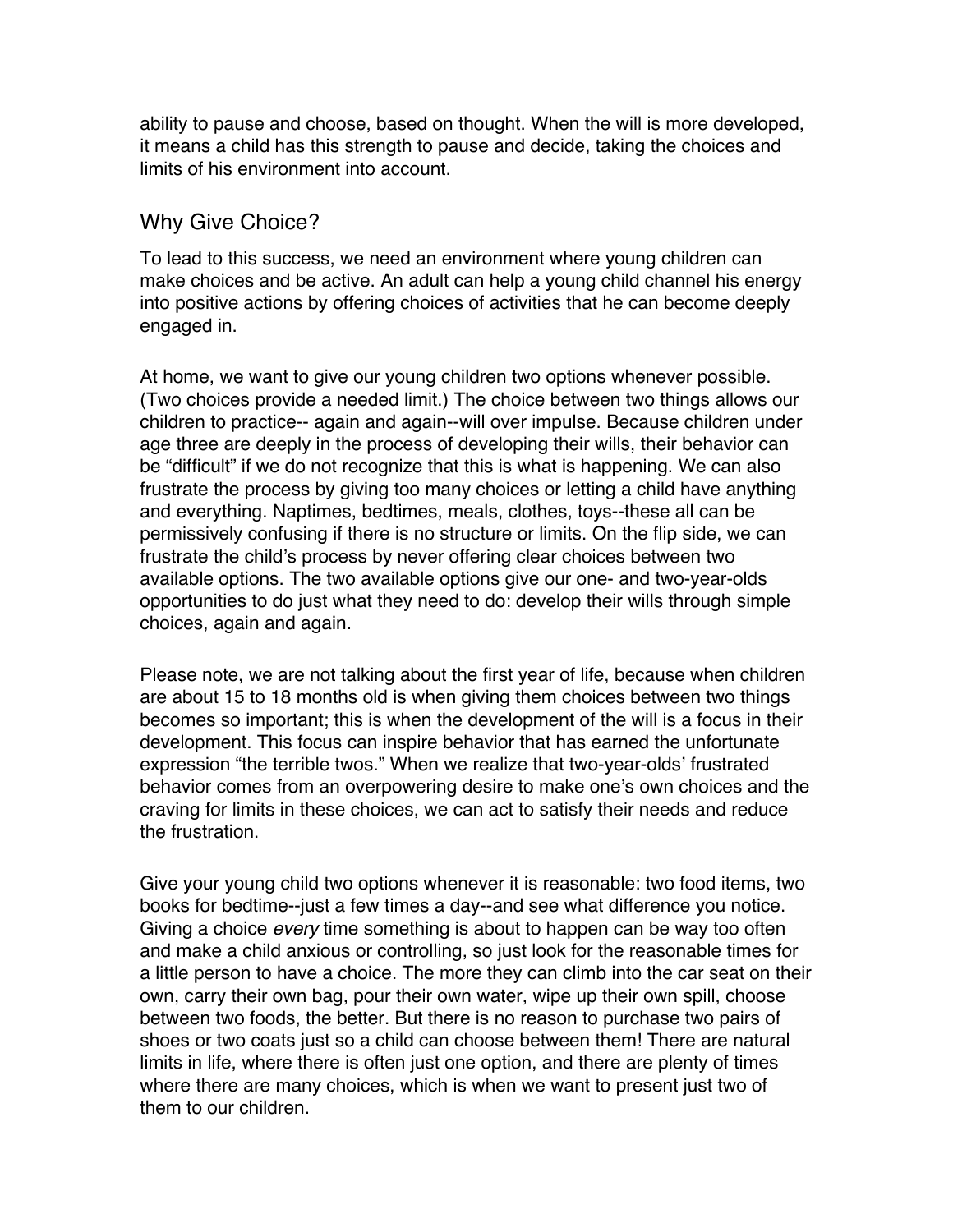Examples of choices:

*Would you like an apple or a banana?*

*Are you going to put on the blue socks or the red socks?*

*Do you want to sit by me or next to Grandpa?*

*Do you want to walk to the car or be carried?*

Only give choices that are reasonable and which you are content with. If you cannot carry your child, that isn't an option to propose; so instead, you can ask, "Would you like to walk holding *my* hand or shall *I*hold *your* hand?" (Amazingly, even this can sometimes satisfy a young child's need to be respected enough to exercise choice in the matter.)

In a gradual progression by age six, you might offer three reasonable choices and sometimes, a child may propose another agreeable option that shows they are becoming more responsibly independent. Some children need more limits (fewer choices), and some are fine with more choices (increased freedom). These are not value judgments, because giving a child what he or she needs is the best way to reach the final goal of being able to make good choices of their own. Observe your own children to decide whether they are handling more choices smoothly. Sticking to two choices is always a good strategy if you are unsure.

## Why Give Limits?

A real environment is set up with limits built into it. The consequences are natural ones. They are real. Glass breaks when thrown on the floor, and we sweep it up and put it in the trash or recycling bin. Water spills when a cup is tipped, and we mop it up. The broom, bin, and mop are part of the environment so that everything is ready for the child to participate in all stages of a realistic process. Every society has guidelines to help us exist in harmony, and our little children learn these guidelines by being invited to interact with a real environment that has limits built into it. Limits provide security and orientation.

We can also add guidelines that point our children to limits that help them. We might stitch a circle of thread onto a placemat to show where the plate can be placed, and a smaller one for the cup and an outline of a spoon for the placement of the utensil. We might use a sweeping guide (a semi-circle made of wood) so that young children can sweep a pile of dust to one decided spot in the room.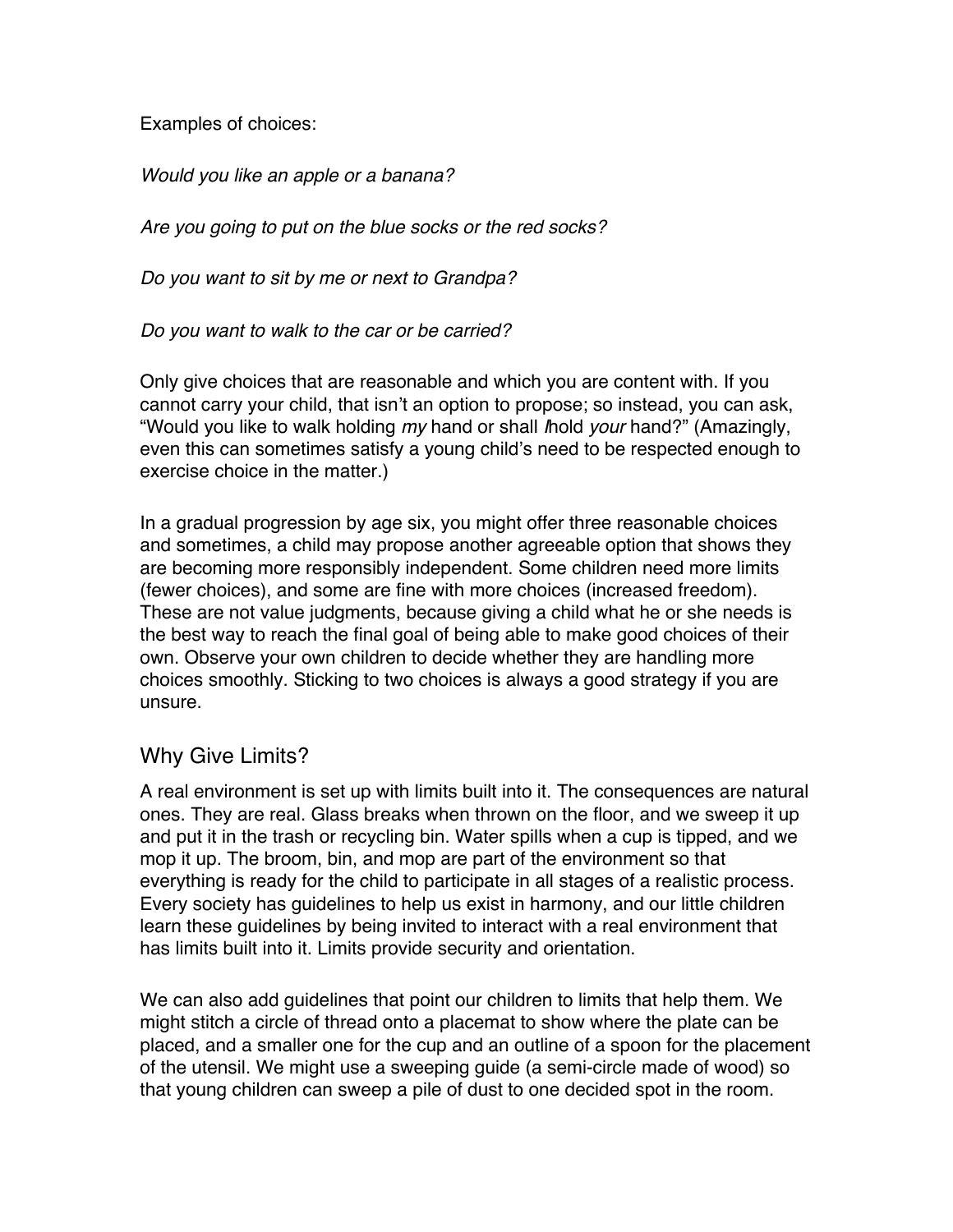There are also logistical limits: Perhaps a child chooses an egg for lunch, but when the egg is ready to eat, she decides she wants a slice of turkey instead. We provide the reasonable limit, "We have an egg now. Tomorrow you can choose the turkey. Mmm, this egg looks very good. It is still warm." If she decides she doesn't want it now, that is her choice; we will not force it. But we are not going to give in and change the food. That would be taking away the limit that helps her to make her choice tomorrow and to realize the power of her own decision-making.

I think this could be why children who are given whatever they want get very anxious, because they actually feel powerless, not powerful. Nothing makes sense, because having adults give them whatever they want shows them no boundaries to live in, no security, no walls. The child who realizes, through experiences, that the next day she can make a choice again and can choose the turkey slice, (or the egg!) feels in control in a very real way. Now, if there are no more turkey slices because Dad ate them since yesterday…well, that adds another layer of reality; now we plan to go later to the grocery store and replenish our supply. The only choice is what is available, as disappointing as that may be at times.

#### What is Responsibility?

Think of responsibility as being the result of exercising choices within limits. Responsibility does not come first, as in, "Behave responsibly and then I will see that you are responsible." Children cannot know how to be responsible until they have developed the ability to respond by their own decisions. In other words, *response-able*: able to respond because they are able to choose their own actions and then execute them.

The limits in an environment give children the boundaries that they can practice responding to. Through their continued experiences of making choices within limits, children become increasingly response-able. As they respond to the limits in the environment and make choices with these limits in mind, we call their behavior "responsible."

## What is Freedom?

Dr. Montessori referred often to the importance of giving children freedoms. Many people misunderstand these statements by thinking that she meant we need to "let children go." But Dr. Montessori was very clear that we mustn't allow children to do anything they wish, practicing their impulsivity. Doing so would not lead children to develop *inner* freedom, which is based on one's own decision-making ability and self-control. Montessori referred to giving children freedom with *choices* and *movement* as their minds directed them, but this is not a free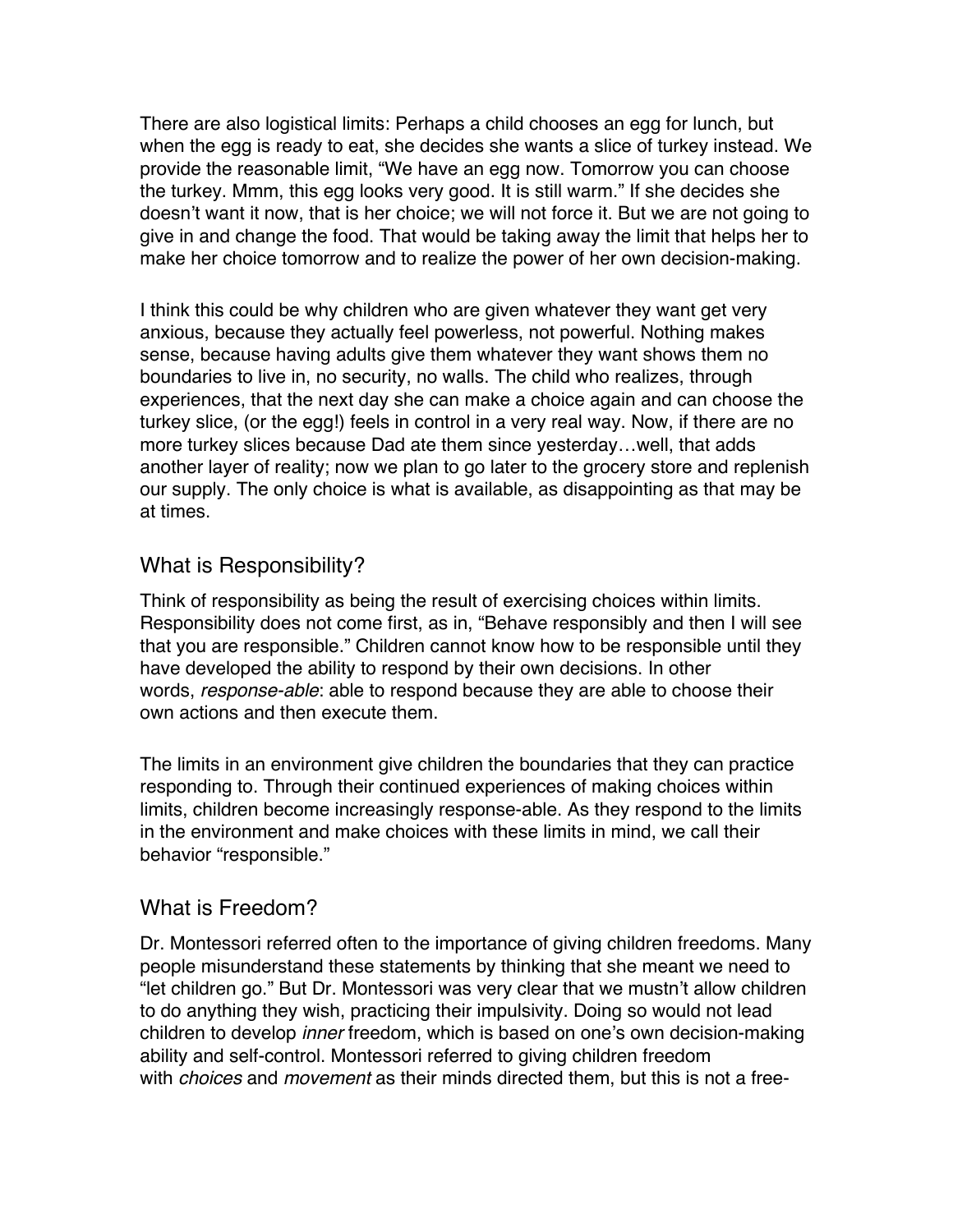for-all kind of freedom. In fact, she pointed out that, at first, children are reacting to their whims and are not truly free, but rather prisoners of impulses.

The term *freedom* in a Montessori context really refers to inner freedom, which is the result--not the starting point--of the process of developing a will. Yes, a child needs freedom to move and freedom to make decisions, but these are very specific freedoms that we can think of as *choices*. And unless there are limits in these choices, and some purposeful activity that moves the body and mind (such as sweeping up a spill or pouring water to drink into a cup), there can be no process through which to reach true inner freedom.

Inner freedom is the ultimate goal in this process. We all crave inner freedom, to think our own thoughts, make our own decisions, and follow our willpower to construct our lives. But it is only the limits of the world that make this possible. We cannot have anything we dream up, and these boundaries of reality give us security, a sense of place and purpose. Freedom is not license; it is not impulsive behavior. Freedom is having developed the self-control to make a choice and the willpower to decide and restrain oneself from one option in order to have another. This puts us in a relationship with our surroundings. We are in harmony with our surroundings when our actions have a connection to the next moment and to other people, objects, and conditions. Our children will find this wonderful harmony.

# An Education for Life

If you have older children, you can rely on the limits of reality when giving reasonable choices. Natural, built-in consequences often provide limits in the real world. Parents can cause more harm than good when we interfere too much with what is possible, carving out more choices to try to placate our children. We can also divert our children away from natural consequences by thinking we need to invent limits. A typical example might be when a teenager decides not to do her schoolwork, and her parents create a consequence such as, "You cannot have ice cream tonight until you've done your schoolwork." That may work only until the teenager doesn't care about ice cream, which is when the limit looks pretty silly and not realistic. And the savvy teenager can figure out that she can still get the ice cream, just later after everyone else has gone to sleep! Now the parent has a new problem: behavior to further correct with another invented consequence, and the cycle continues. And the thing is, that made-up consequence was not even necessary in this case because there was already a *real* consequence: If a teenager doesn't do her schoolwork, she probably won't learn the material, which will reflect in her grades or some other measurement of her performance or ability to proceed. It is up to the teenager to experience whether the grades are important. This is where we have to resist the urge to make our child's problem our problem. This is very hard to do, but if we raise our